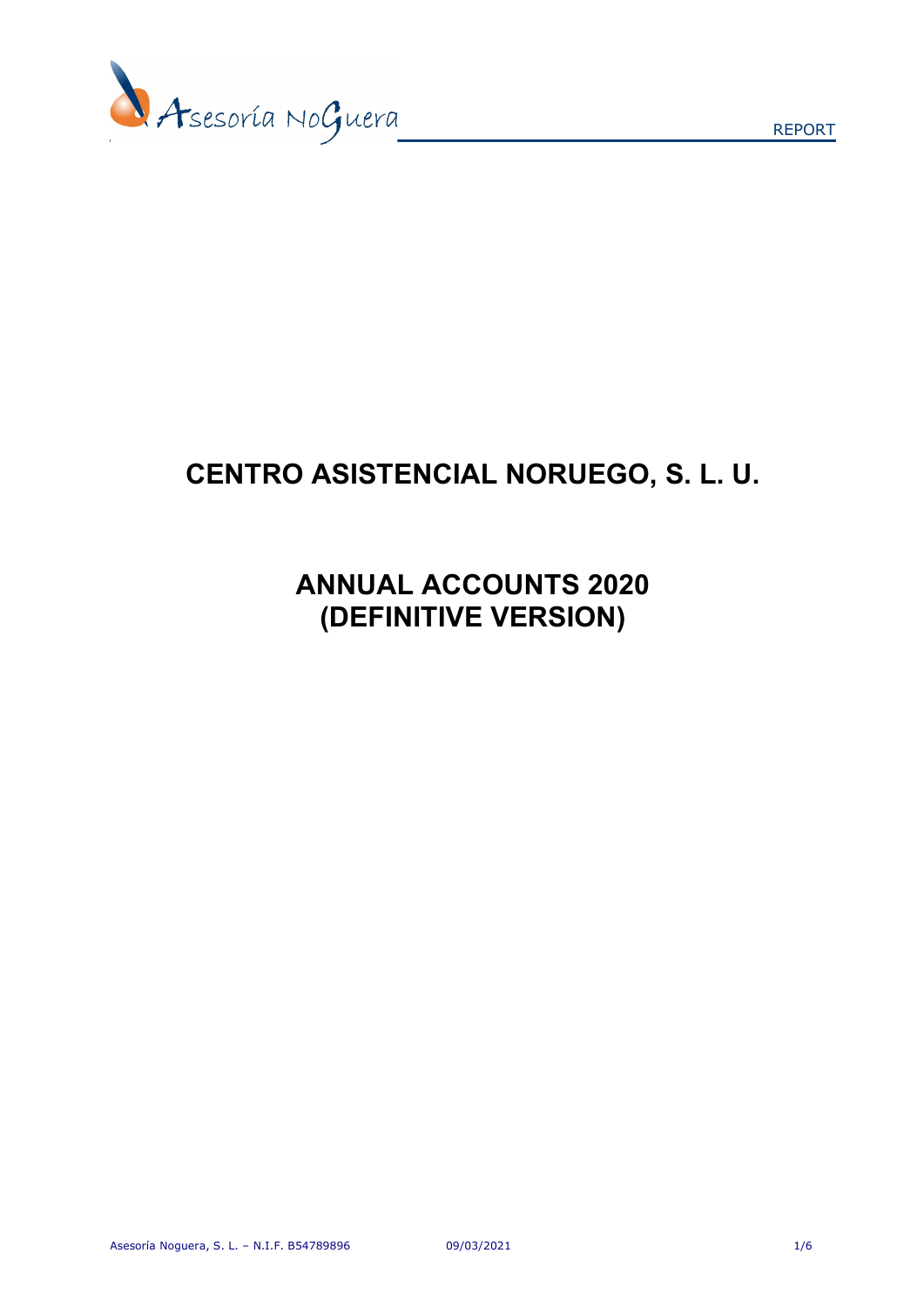

### BALANCE OF CENTRO ASISTENCIAL NORUEGO, S. L. U.

| <b>ASSETS</b>                            |                 |                 |
|------------------------------------------|-----------------|-----------------|
|                                          | 2020            | 2019            |
| <b>Fixed Assets</b>                      | 4.412.411,72    | 4.519.569,22    |
| Inmaterial assets                        | 357,69          | 882,67          |
| Logo, software and Website               | 357,69          | 882,67          |
| Material assets (1)                      | 4.406.011,79    | 4.511.464,90    |
| Investments at the beginning of the year | 6.600.066,73    | 6.519.979,94    |
| Investments during the year              | 5.199,04        | 79.096,13       |
| Accumulated investment's depreciation    | $-2.199.253,98$ | $-2.087.611,17$ |
| <b>Financial assets</b>                  | 5.115,89        | 7.215,89        |
| Guarantee to La Caixa Renting            | 476,09          | 476,09          |
| Loans to workers (2)                     | 4.639,80        | 6.739,80        |
| Long Term Tax Credits (3)                | 926,35          | 5,76            |
| <b>Current Assets</b>                    | 594.903,44      | 732.126,79      |
| Debtors (short period tax credits) (4)   | 8.877,18        | 1.221,26        |
| Payments in advance to suppliers         | 0,00            | 0,00            |
| Clients                                  | 0,00            | 3.000,00        |
| BK's properties payments (5)             | 6.154,16        | 7.304,52        |
| Other short term financial credits       | 0,00            | 0,00            |
| Payments in advance to workers (6)       | 9.200,00        | 2.990,31        |
| Liquid assets                            | 570.672,10      | 717.610,70      |
| Cash                                     | 390,13          | 864,98          |
| <b>Bank accounts</b>                     | 570.281,97      | 716.745,72      |
|                                          |                 |                 |

### **NOTES**

- (1) Includes the acquisition costs of the building, important renovations, equipments and installations, furniture, etc., and is reduced by the accumulated depreciation of that investments.
- (2) Amounts of loans to workers to be received back in more than a year.
- (3) Amounts of future reduction of income tax (tax benefits) according to tax rules.
- (4) Amount of VAT in favour of the company.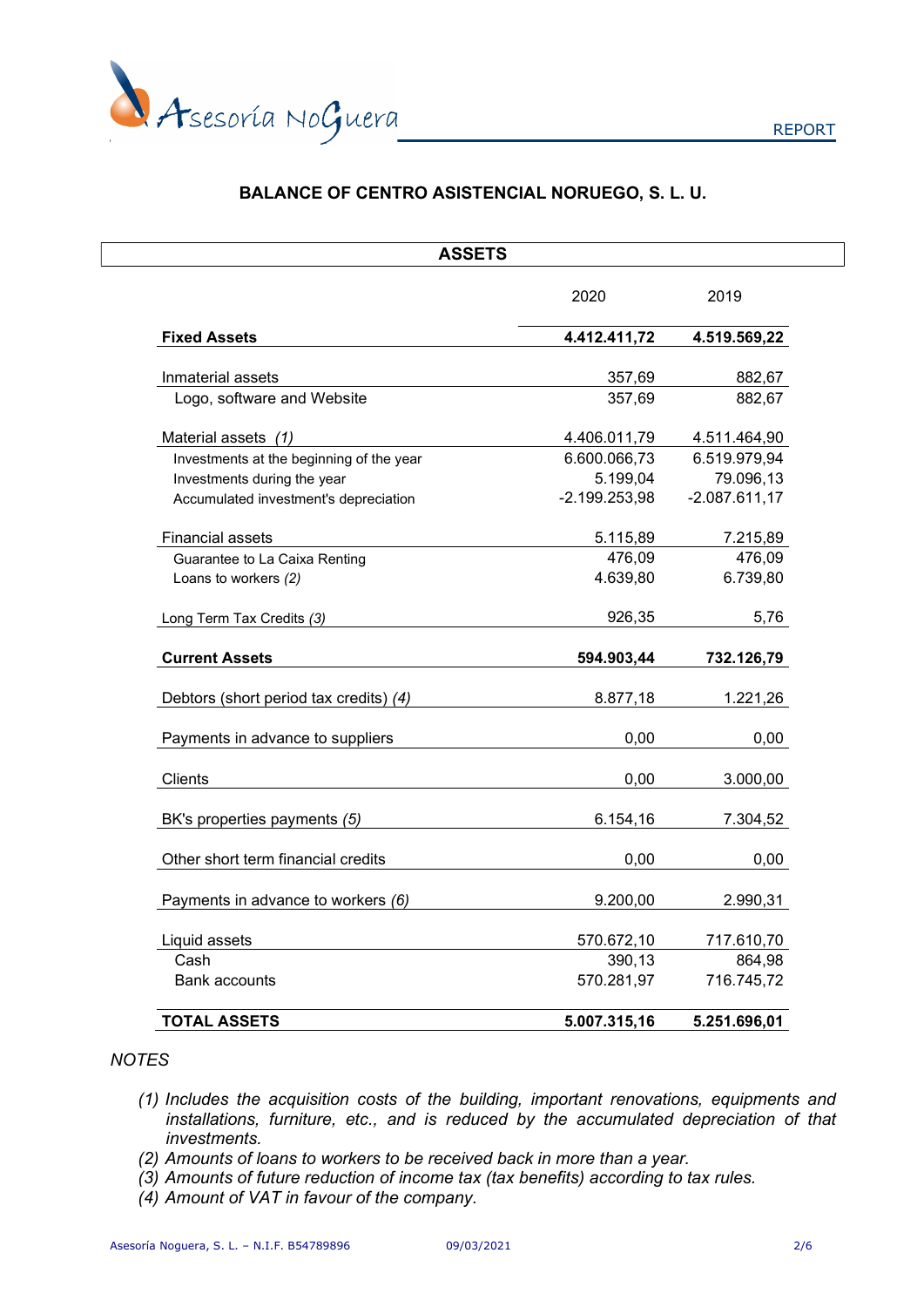

- (5) This is the net amount paid by CAN regarding costs of BK's properties in Altea. BK debits it to CAN.
- (6) Payments in advance to workers than should be received back in 2021.

| <b>FINANCE</b>                           |               |              |  |
|------------------------------------------|---------------|--------------|--|
|                                          | 2020          | 2019         |  |
| <b>Equity</b>                            | 4.862.437,06  | 5.100.869,77 |  |
| Capital                                  | 5.803.076,00  | 5.803.076,00 |  |
| Accumulative Negative results            | $-694.538,58$ | -731.198,67  |  |
| Year accountancy results                 | $-238.432,71$ | 42.764,63    |  |
| <b>Constitution expenses</b>             | $-26.950,03$  | $-26.950,03$ |  |
| Other reservations (7)                   | 19.282,38     | 13.177,84    |  |
| <b>Long Place Creditors</b>              | 92.197,68     | 6.723,94     |  |
| Long term tax debts (8)                  | 6.197,68      | 6.723,94     |  |
| Caixabank Leasing                        | 0,00          | 0,00         |  |
| Provision for 2020 ERTE subvention (9)   | 86.000,00     | 0,00         |  |
| <b>Short Place Creditors</b>             | 52.680,42     | 144.102,30   |  |
| Credit Cards (10)                        | 373,40        | 6.344,49     |  |
| Caixabank Leasing                        | 0,00          | 0,00         |  |
| Suppliers and creditors of activity (11) | 15.034,85     | 40.572,24    |  |
| <b>Other Creditors</b>                   | 37.272,17     | 97.185,57    |  |
| <b>Salaries</b>                          | 0,00          | 0,00         |  |
| <b>Taxes</b>                             | 29.953,26     | 65.570,27    |  |
| Social security                          | 7.318,91      | 31.615,30    |  |
| <b>TOTAL FINANCE</b>                     | 5.007.315,16  | 5.251.696,01 |  |

#### NOTES

- (7) Includes part of past profits that should be kept by legal provisions.
- (8) This refers to the deferred amount of income tax by the application of a tax benefit over the 2011 and 2019 investments. It will be reducing along 10 years.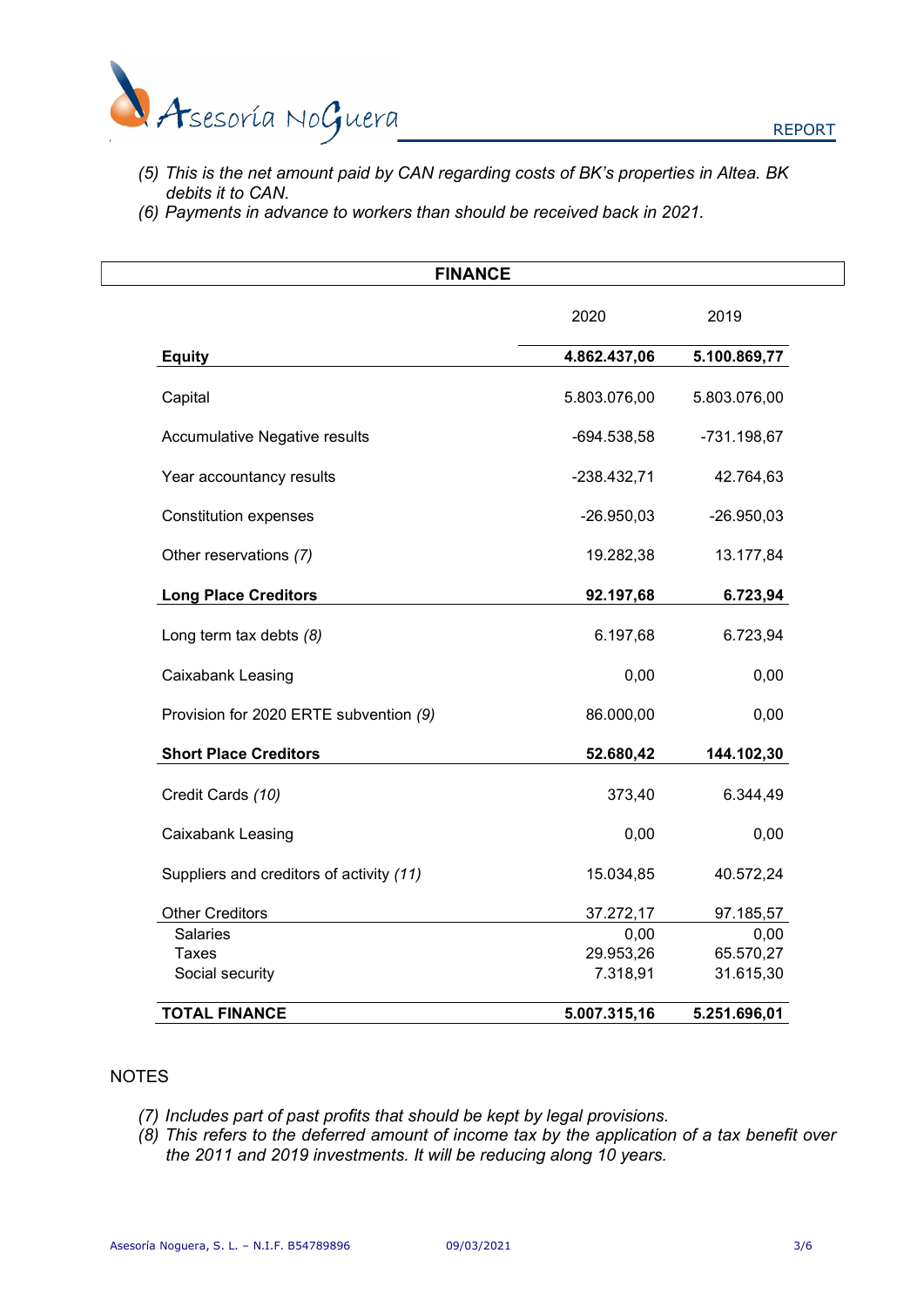

- (9) This refers to the amount of subventions received by Social Security as not paying social security for employees included in the ERTE processes during year 2020. The provision is made in the prevision of possible return of that subventions.
- (10) This refers to the used amount of credit cards pending of payment at the end of the year.
- (11) Includes the amount pending to pay in 2021 of suppliers and other creditors regarding buyings of goods and services for the activity.

### RESULTS ACCOUNT OF CENTRO ASISTENCIAL NORUEGO, S. L. U.

|                                                | 2020         | 2019         |
|------------------------------------------------|--------------|--------------|
| <b>Incomes</b>                                 | 1.185.822,38 | 2.432.349,80 |
| Operative Incomes                              | 1.184.838,94 | 2.431.604,75 |
| Accomodation and maintenance BK (with VAT)     | 444.810,58   | 935.192,21   |
| Medical services BK (without VAT)              | 733.937,46   | 1.459.821,67 |
| Accomodation and maintenance others (with VAT) | 6.090,90     | 36.590,87    |
| Assitance in transfers to Norway (without VAT) | 0,00         | 0,00         |
| <b>Financial Incomes</b>                       | 0,00         | 0,00         |
| Other Incomes                                  | 983,44       | 745,05       |
| Subventions                                    | 210,00       | 737,00       |
| Other                                          | 773,44       | 8,05         |
|                                                |              |              |
| Extra Incomes                                  | 0,00         | 0,00         |
| <b>Expenses</b>                                | 1.224.411.28 | 2.266.549,54 |
|                                                |              |              |
| Operating costs                                | 70.773,87    | 329.731,03   |
| Buying of medicines and other medical products | 6.298,78     | 17.905,26    |
| Buying of medical clothes and shoes            | 764,80       | 5.566,78     |
| Laundry services                               | 3.362,09     | 11.528,38    |
| Cleaning services                              | 3.810,95     | 53.862,42    |
| Safety services                                | 1.258,77     | 1.233,82     |
| Food and cooking services                      | 52.775,21    | 234.476,06   |
| Services of medical professionals              | 0,00         | 0,00         |
| Lab services                                   | 300,65       | 1.987,78     |
| Therapeutic material and trainners             | 0,00         | 960,57       |
| Oxigen                                         | 2.202,62     | 2.209,96     |
| <b>Employees costs</b>                         | 848.747,32   | 1.441.965,76 |
| Salaries and indemnizations                    | 663.131,41   | 1.100.598,16 |
| Social security                                | 163.885,65   | 318.820,68   |
| Health insurances for workers                  | 17.993,62    | 18.098,81    |
| Training and education services                | 1.490,91     | 1.145,29     |
| <b>Mutual services</b>                         | 2.245,73     | 3.302,82     |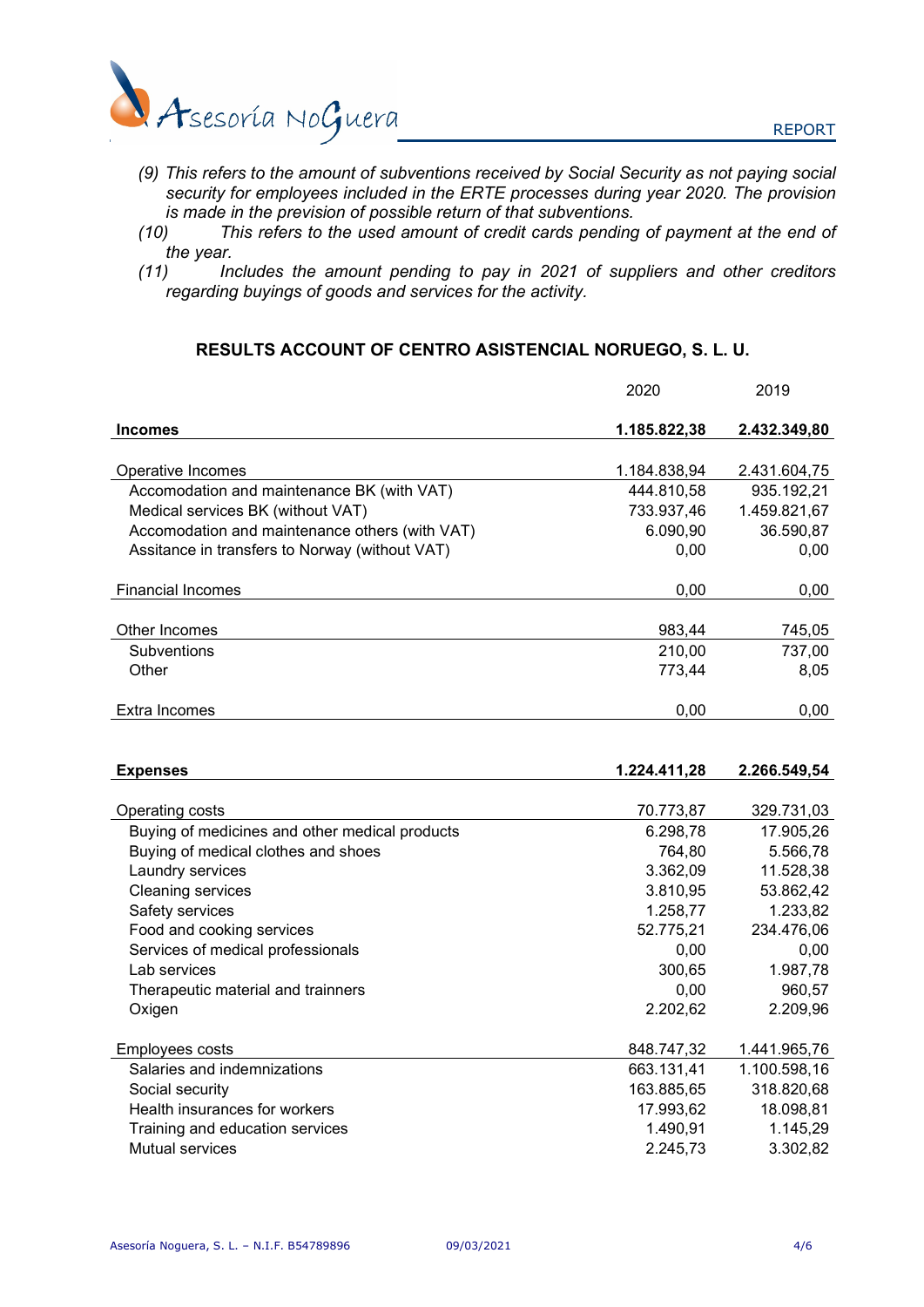

REPORT

|                                                                | 2020       | 2019       |
|----------------------------------------------------------------|------------|------------|
| General costs                                                  | 304.787,55 | 494.362,78 |
| Other rentals (instalations and furniture)                     | 3.664,20   | 1.961,44   |
| <b>Technical Instalations maintenance</b>                      | 30.334,45  | 23.066,59  |
| <b>General Maintenance</b>                                     | 8.187,42   | 47.154,62  |
| Park Maintenance                                               | 4.419,02   | 5.756,57   |
| <b>Swimming Pool Maintenance</b>                               | 4.194,26   | 6.353,74   |
| Professional services (accountancy, labour and tax advise)     | 26.023,32  | 23.274,00  |
| Professional services (lawyer and auditor)                     | 29.160,88  | 32.028,27  |
| Professional services (engineer)                               | 22.350,00  | 22.944,00  |
| Other professional services (notary, registries, translator)   | 1.414,59   | 1.866,69   |
| Secretary of board and board fees                              | 36.402,60  | 37.605,95  |
| <b>Transportation services</b>                                 | 6.081,09   | 21.852,62  |
| <b>General insurances</b>                                      | 6.925,11   | 9.710,32   |
| <b>Bank services</b>                                           | 1.125,36   | 1.982,43   |
| Publicity and public relations                                 | 3.513,90   | 7.187,54   |
| Water and gas service                                          | 12.753,54  | 27.161,55  |
| Electricity service                                            | 33.184,00  | 63.900,49  |
| <b>Travel expenses</b>                                         | 2.869,47   | 18.967,88  |
| Travel and accomodation expenses for assitants                 | 4.702,63   | 14.957,87  |
| Internet and phone service                                     | 8.054,97   | 7.962,82   |
| Desk and office materials                                      | 1.386,22   | 5.051,75   |
| Costs of vehicles (rent, gas, reparations, etc.)               | 61,08      | 530,01     |
| Entertainment services and cultural events                     | 5.183,50   | 19.780,50  |
| Local taxes                                                    | 15.582,77  | 15.150,43  |
| VAT of current costs and investments non deductible (prorrata) | 31.342,32  | 63.170,73  |
| Church contribution                                            | 0,00       | 1.400,00   |
| Other costs                                                    | 5.870,85   | 13.583,97  |
| Financial costs                                                | 0,00       | 0,00       |
| Rate changes costs (net income if negative)                    | 102,54     | 489,97     |
| Extra costs                                                    | 0,00       | 0,00       |

| Results before depreciations (A)                          | $-38.588,90$  | 165.800,26   |
|-----------------------------------------------------------|---------------|--------------|
| Investment's deprecitation of the year (B)                | -112.167,79   | -113.926.13  |
| Depreciation of credits (C) (reversion if possitive) (12) | $-3.122.87$   | $-10.102.06$ |
| Provisions (D) (13)                                       | $-86.000,00$  | 0,00         |
| Results before income tax $(A) - (B) - (C) - (D)$         | -239.879.56   | 41.772.07    |
| Income tax $(14)$                                         | 1.446.85      | 992,56       |
| <b>Results of Accountancy</b>                             | $-238.432,71$ | 42.764.63    |